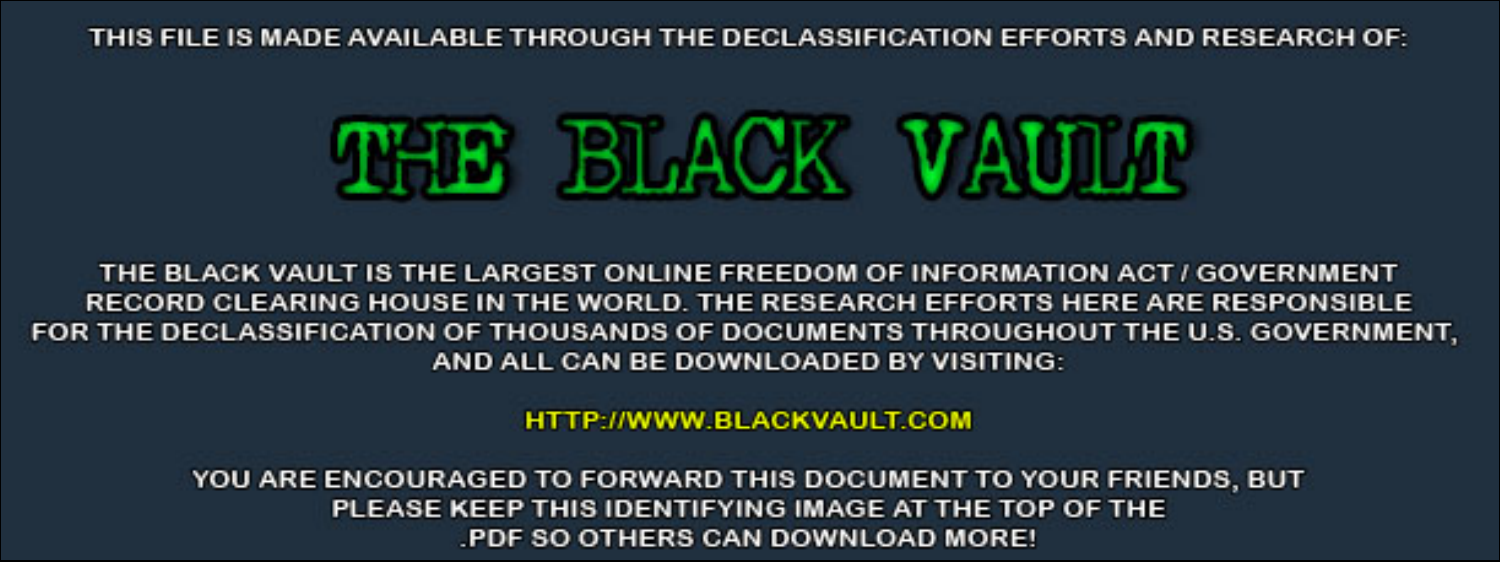UNCLASSIFIED/FOR OFFICIAL USE ONLY

## **(U) Cryptologic Almanac 50th Anniversary Series**

## **(U) Dining at NSA**

(U) Should I brown bag or buy it? This question has plagued NSA employees for decades. Follow along now as we journey through the years of "dining at NSA."

(U) It is no easy job feeding a workforce the size of a small town, especially one that is as spread out as NSA's. In a survey sent to the 1955 NSA workforce (while the Agency still resided at Arlington Hall Station) regarding the food service, patrons complained that the tables were not being cleaned off quickly enough. About 70 percent of the responders felt that food prices were too high; 86 percent preferred bottled Coca-Cola. Individual portion sizes were acceptable; however, variety in choices was lacking. On the more positive side, 71 percent of the respondents indicated they were satisfied with the appearance of the cafeteria. Over the first ten months of 1956, records show that employees spent more than a half-million dollars eating in the Arlington Hall cafeteria.

(U) In November 1957 the Operations Building at Fort Meade opened, and cafeteria service became available to the workforce. Newsletter photos from January 1965 show food service available at the Training Center, the Supply Building, the IRC building, and the Operations building. As a matter of fact, a food service report in a Staff Actions and Correspondence memorandum dated 6 January 1964 indicated that seventy-two chairs and eighteen tables were purchased for the Sensitive Material Storage Building (aka IRC and SAB 2). Temporary service of coffee and sandwiches was briefly available to employees. However, on 17 February 1964 hot food service became a reality for the old C3 staffthat occupied this facility. (It is interesting to note that the employees currently working in this building must brown bag it or make the hike over to the OPS 3 cafeteria for hot meals.)

(U) In 1966 the food service providers at NSA (ofwhich there have been six over the years) attempted to swing the industrial cafeteria atmosphere to a more customer-select variety. According to an article in the March 1966 Newsletter, the new general manager of Canteen operations at NSA, Arthur Shea, ushered in extensive food changes. These changes included an increase in customer-select sandwich availability and a better variety ofsalad arrangements and dessert choices. Two additional serving lines were added to handle the growing volume of customers. Also available on some floors in some buildings was a snack bar area with cabinets for hot and cold items as well as a grill fryer. Shea was quoted as saying, "NSA people are like anyone else. They want their food - hot, hot, hot, and cold, cold, cold, and they want it fast." Future plans included self-busing in an effort to reduce customer wait and improve table cleanliness.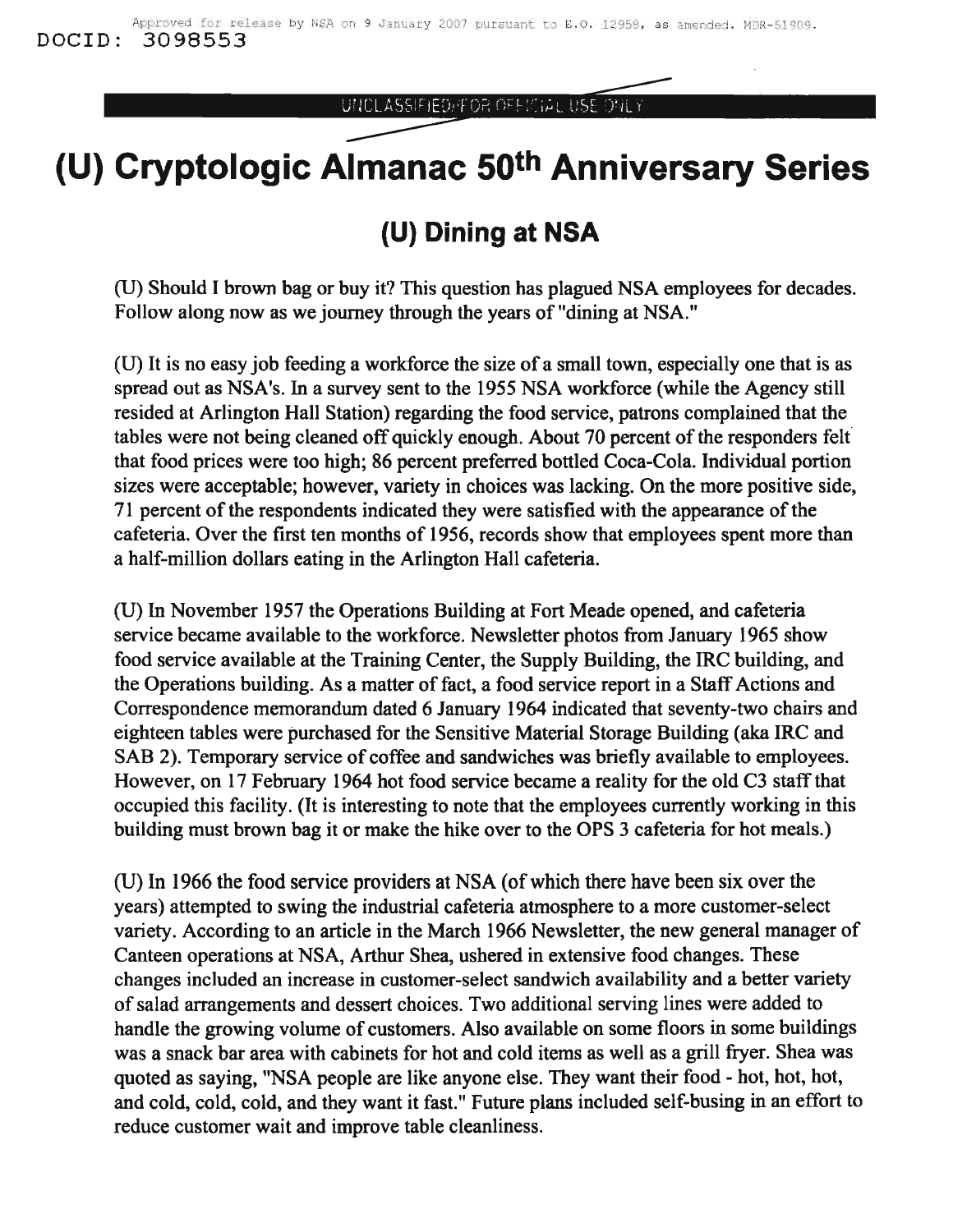(U) As the Agency moved from the 1960s to the 1970s, the cafeterias again underwent changes to bring about a new look and increased efficiency. With the relocation of employees to the Friendship Annex, patronage at the main cafeteria declined. The resulting extra space was reallocated, and part of the original cafeteria area was converted into classrooms and offices. Customers found that these changes gave them wanted or unwanted access to "fresh air" via a courtyard when the Gatehouse 3 door was permanently closed.

(U) By October 1970, NSA boasted the following food service availability: cafeterias in the main Operations building, FANX II and III, S Building, and the Warehouse. In spite of the improvements that took effect the previous year, the Agency still had a few problems to work out. These problems consisted of rising food and labor costs, distribution of purchased and prepared food to the many locations, and antiquated kitchen equipment in the main facility. A food facility consultant was brought in to analyze the needs. In addition, a survey was conducted that resulted in recommendations for changes in food handling, personnel training, and improvement in snack bar service. Now an employee could get a quick cup of soup at the snack bar instead of venturing to the cafeteria. In addition to the survey, interior decorating changes were made courtesy of the National Park Service. At this time the training school staff at the old hospital site on Fort Meade relocated, and that cafeteria closed its doors on 23 October 1970. (The hospital site was razed soon thereafter.)

(U) The beginning of 1971 carried over some old headaches for the Restaurant Council and the Concessionaire Services. Complaints of cold food continued to be heard, as were comments about the cost of "dining in the cafeteria." In spite of the negatives, more changes were on the way. A canned soda vending machine was added in the main cafeteria, construction of a new warehouse cafeteria began, plans for improvement of the food handling in the S Building were considered, and, finally, the rehab of the main cafeteria continued. By February 1971, five new microwave ovens had been added to the cafeteria. To make shopping more convenient for employees, doughnuts and freshly made cakes were available in bulk quantities. Two months later, "dining at NSA" took on a whole new meaning when the outdoor gazebos opened in the north and south courtyards. The south side gazebo became known for its quick access to hamburgers, cheeseburgers, hot dogs, and some ready-made sandwiches.

(U) Since the inception of food service at the Agency, the cost of supplying food has been a bone of contention between the concessionaire and the customer. By the summer of 1972 the main cafeteria had undergone more changes. The necessary scullery repairs were made, and new equipment was added to improve service. In addition, changes were made to menu items. A diner could now expect to find summer salads, even some consisting of "slimming" ingredients. Also at this time, the cafeteria service staff applauded the NSA workforce on being responsive in returning the reusable items to the cafeteria.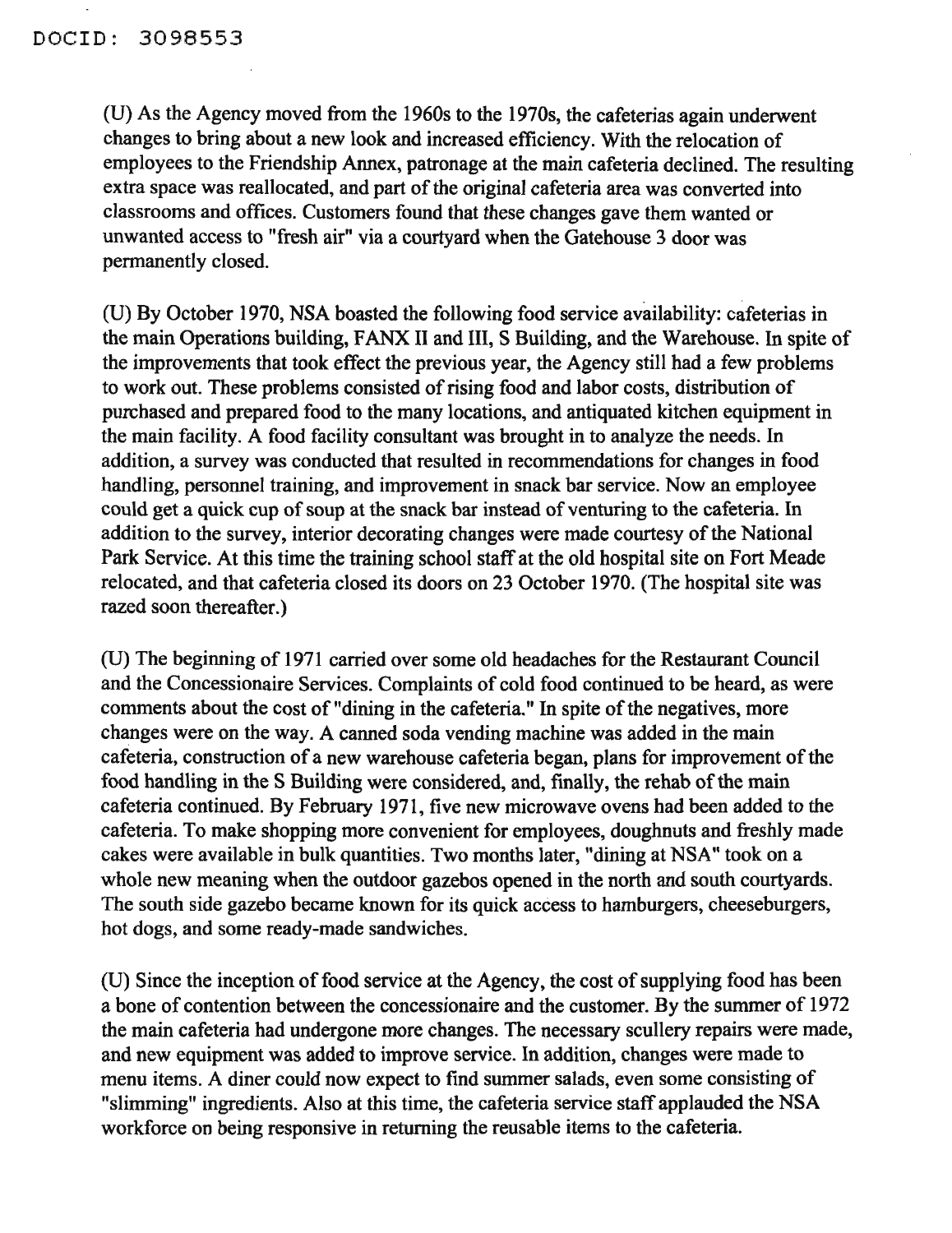(U) From July through December 1980, more changes occurred. The "Goodies Line" became available in July 1972 and offered donuts, cakes, and coffee for bulk purchase. By the end of 1972 plans were under way to convert all the snack bars to vending machines. This was a real boon to the shiftworker population. They would now be able to purchase hot sandwiches, french fries, and other hot items anytime during their shift.

(U) In spite of all the aforementioned rehabilitation that had occurred in Agency cafeterias, July 1973 found customers gearing up to wrestle with more changes. Food service lines were discontinued, seating areas were expanded, and during the construction phase, hours of operation were increased slightly. Customers adjusted and survived. By the end of 1974, they enjoyed the following holiday fare: Swedish soup, French sole almondine, American turkey and dressing, Italian veal scaloppini, Turkish brown rice pilaf, Hungarian sweet sour carrots, Spanish green beans, American whipped potatoes, English dinner rolls, Norwegian sugar cookies, and International egg nog. Saga Food, the contract holder at that time, had risen to the occasion with an extremely diverse menu.

(U) But how does one go from plenty of food to makeshift meals at the Agency? Did you ever stop to consider what a winter blizzard does to food services at NSA? According to Brian Meddaugh's article in the May 1979 Newsletter, here is what happened in 1979. The announcement of blizzard conditions prompted the day-shift workers to remain at home. But what about the poor shiftworkers who were due to end their shifts? The blizzard forced them to camp inside NSA. The beauty of the falling snowflakes that Sunday afternoon diminished when they found themselves stranded at work. They called their daytime counterparts and cheerfully told them to stay put, and they would cover the next shift. Little did they realize how many hours that shift would be. By Monday afternoon food supplies were running low and the NSA kitchen was closed. An employee drove to West Laurel to pick up the Restaurant Officer, and then to Gambrills to get Saga's district manager. Finally, the NSA kitchen was opened and blizzard rations of cheeseburgers and Pepsi were available. The shiftworkers served food and ran the cash registers. The menu was not fancy, but definitely worth eating, especially since the last candy bar from the vending machine had been consumed many hours earlier.

(U) The shiftworkers-as-weather-hostages episode was soon forgotten. The Agency contract with Marriott was due to expire on 28 January 1988. The new contract was to be awarded based on these components: reputation, experience, sanitation and safety procedures, menu procedures, maintenance procedures and programs, proposed staffing, and, finally, proposed commission for the Restaurant Fund and profit for the concessionaire. Finally, Marriott was awarded a two-year contract renewable for one or two more two-year terms.

(U) And was this contract good for the Agency population? Here are some food facts with Marriott servicing NSA. The menus were planned about three weeks ahead of time.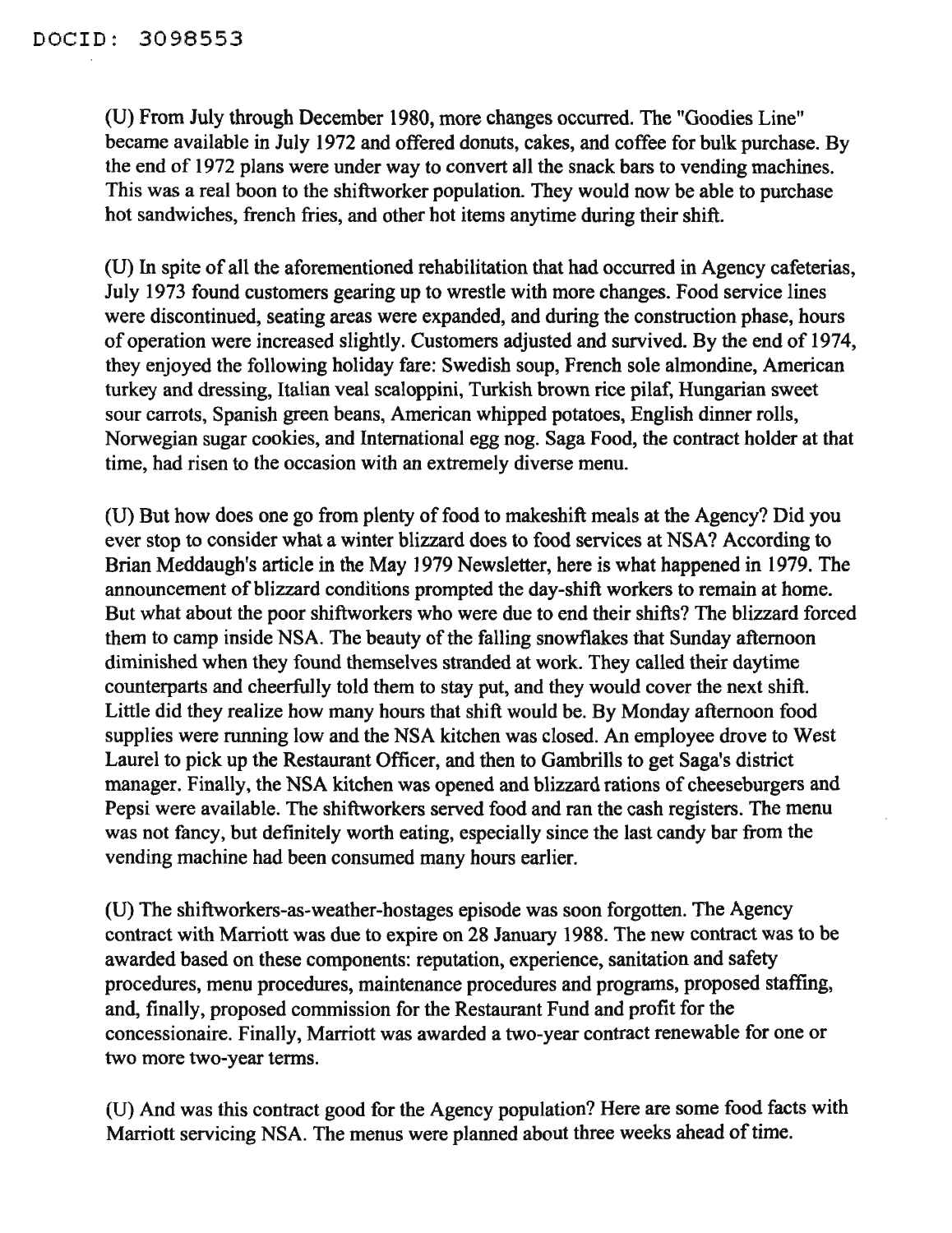Generally, pork, beef, chicken, and pasta were served at least once each week. Serving soup required about 100 gallons daily at the OPS I cafeteria alone. The most requested dishes were lasagna, chicken teriyaki, meatloaf, and country-fried steak. The favorite vegetables were fried mushrooms, fried cauliflower, and broccoli with cheese sauce. The popularity of food served was determined by checking sales receipts and customer requests. The November 1988 Thanksgiving luncheon required 4,000 pounds of turkey. A note for those health conscious folks: the cook did not use MSG in any of the foods and added only a moderate amount of seasoning.

(U) The new contract and improved service didn't affect the relationship employees had with Agency vending machines. Question: What consumes 17,400 cups of coffee, 14,000 cups and 29,400 cans of soda per week, in addition to countless packages of  $M&Ms$ ; potato chips, assorted crackers and cold sandwiches each day? Answer: The NSA workforce. According to the March 1988 Newsletter, there were 325 machines, and each year 22 million coins were deposited in Agency vending machines. Generally speaking, the weekly calculations averaged about 420,000 coins and 37,000 bills. The favorite sweets were M&Ms; in second place were Snickers bars. Through the years coffee consumption has dropped; however, soda consumption has risen drastically.

(U) Somehow, the more things change, the more they seem to stay the same. On December 13, 1993, the NSA workforce thronged to the newly renovated OPS 1 cafeteria that had been two years in the making. Among the upgrades were Taco Bell and Pizza Hut concessions. During the first two days, 9,743 people were served, and over 21,000 items were sold in one day. Food consumption consisted of the following: 2,127 Taco Bell entrees, 1,300 bakery items, 176 pounds of salad, and 1,445 breakfast items.

(U) It seems that 1994 was another year for change: not only did the OPS 1 cafeteria get a much needed upgrade, but the new food service contract was put out for bid, and NSA welcomed the Wood Company on board. The Wood Company specializes in noncafeteria style food and prepares entrees in small batches versus the cook-ahead process of other companies. One of the changes instituted by the Wood Company was the upgrade of the FANX II vending area.

(U) In years past, there have been some additional benefits of cafeteria dining. For example, some older employees may remember that there was a time when an Agency diner could be photographed and if the photograph appeared in the Newsletter, he or she was treated to a free lunch courtesy of the Restaurant Council and the caterer.

(U) At this writing the OPS I cafeteria has been upgraded; it reopened on August 5. History has shown us how the NSA workforce will react. And every day employees must answer this question from decades ago: "Should I brown bag it or buy it?"